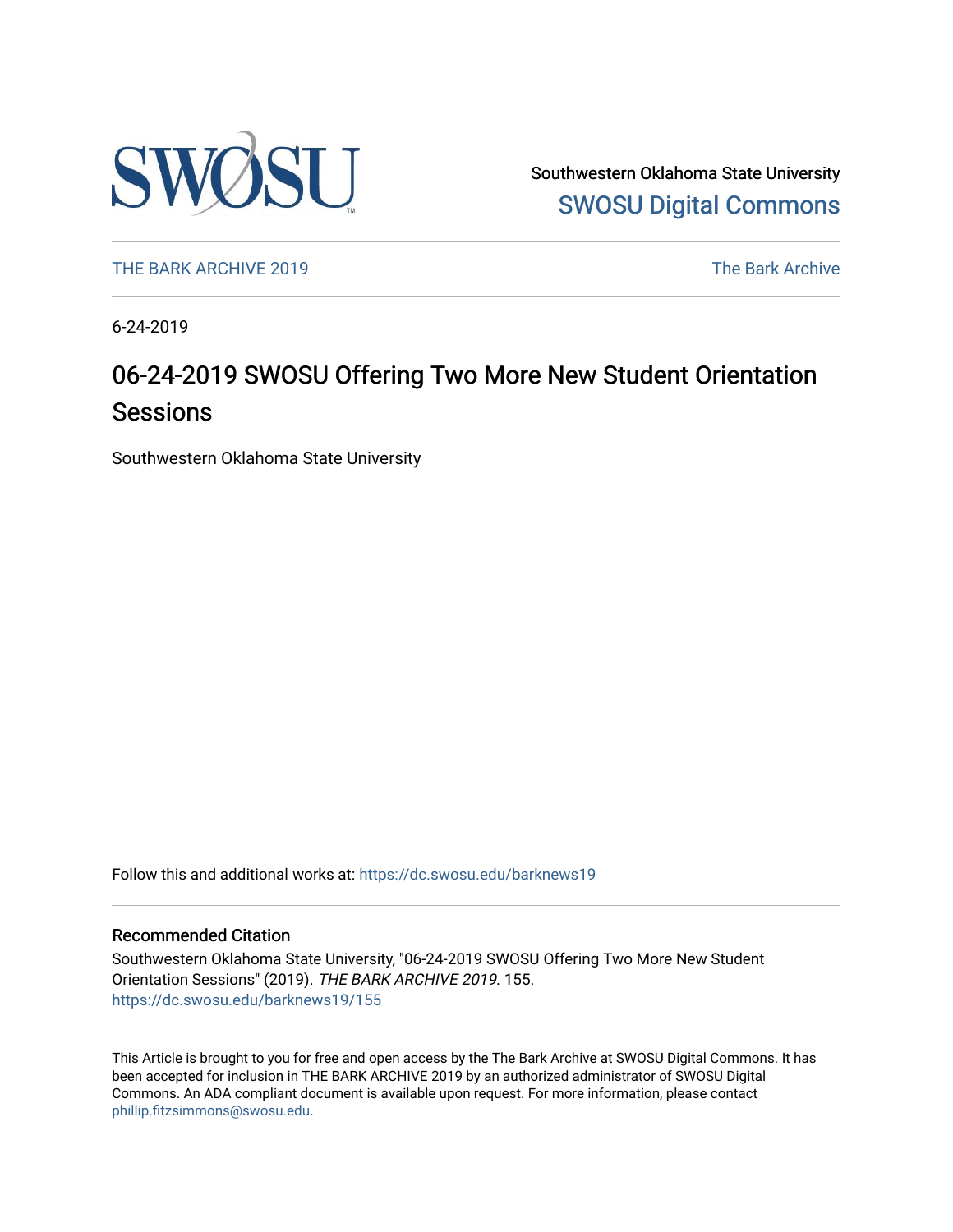

24 June, 2019

## **SWOSU Offering Two More New Student Orientation Sessions**

A total of 750 high school seniors have enrolled for the 2019 fall semester at Southwestern Oklahoma State University as part of the first four sessions of the New Student Orientation Program on the Weatherford campus.

SWOSU is offering two more enrollment opportunities for high school seniors who plan to attend SWOSU this fall. Enrollment dates are July 15 and August 14.

Students must apply and be accepted to SWOSU before they can attend an enrollment session. Each of the enrollment sessions offers students the chance to meet current SWOSU students and new freshmen, visit and enroll with a faculty advisor within the major they have selected, and obtain answers to any of their questions.

For more information, visit www.swosu.edu/admissions/nso or contact New Student Orientation at (580) 774-3233 ororientation@swosu.edu

| Academics             | $\triangleright$ |
|-----------------------|------------------|
| Administration        | $\mathsf D$      |
| Alumni and Foundation | D                |
| Community             | $\mathsf D$      |
| Events                | D                |
| Faculty and Staff     | D                |
| Miscellaneous         | D                |
| Sayre                 | D                |
| <b>Students</b>       | $\triangleright$ |
|                       |                  |

**Archive Links**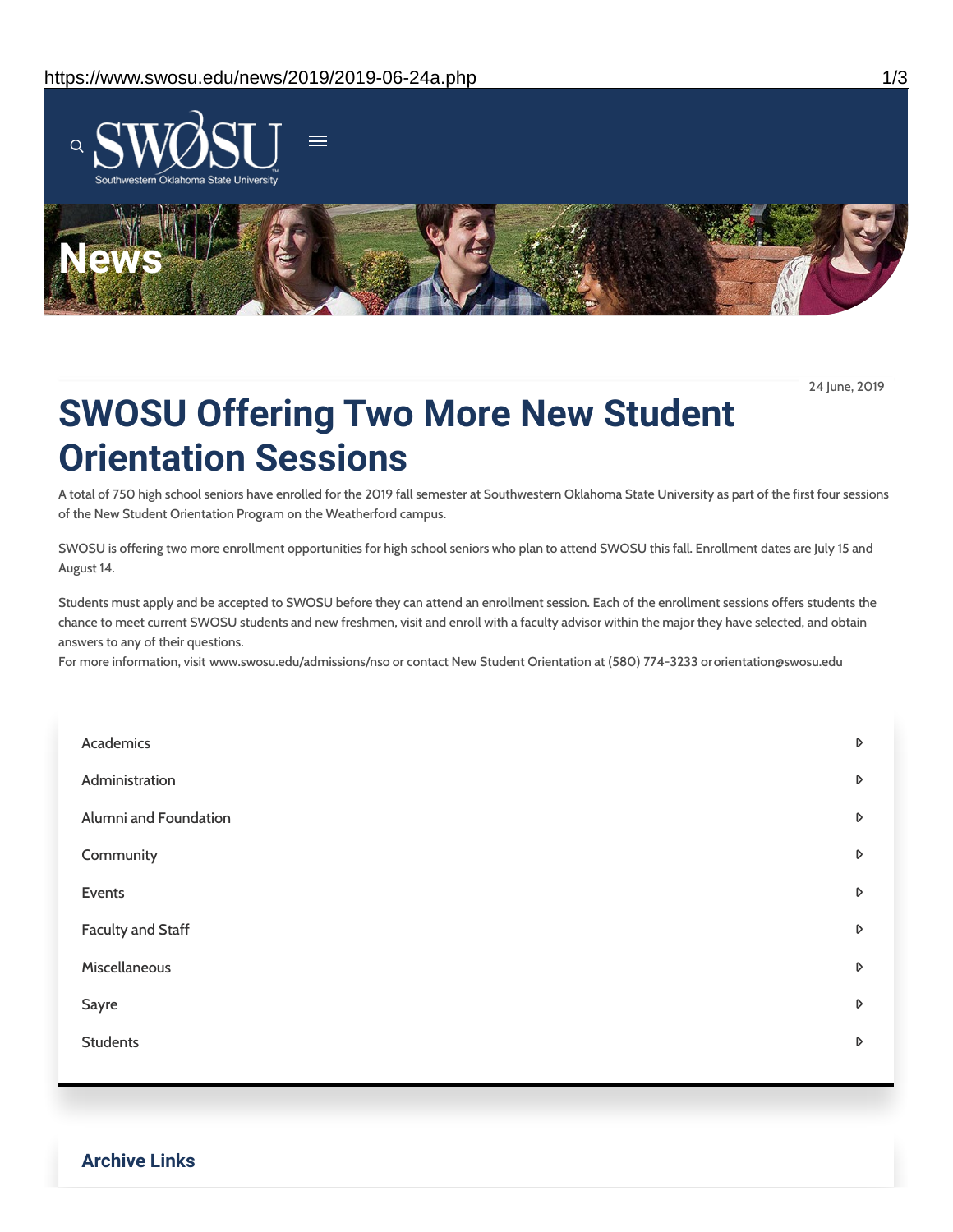| 2018    | D |
|---------|---|
| 2019    | D |
| 2020    | D |
| Archive | D |
|         |   |

# SWØSU

### Weatherford Campus

100 Campus Drive Weatherford, OK 73096

### Sayre Campus

409 E Mississippi Ave Sayre, OK 73662

fyom

Connect to Us

Contact [Information](https://www.swosu.edu/about/contact.php)

[University/Facility](https://www.swosu.edu/about/operating-hours.php) Hours

[Campus](https://map.concept3d.com/?id=768#!ct/10964,10214,10213,10212,10205,10204,10203,10202,10136,10129,10128,0,31226,10130,10201,10641,0) Map

Give to [SWOSU](https://standingfirmly.com/donate)

Shop [SWOSU](https://shopswosu.merchorders.com/)